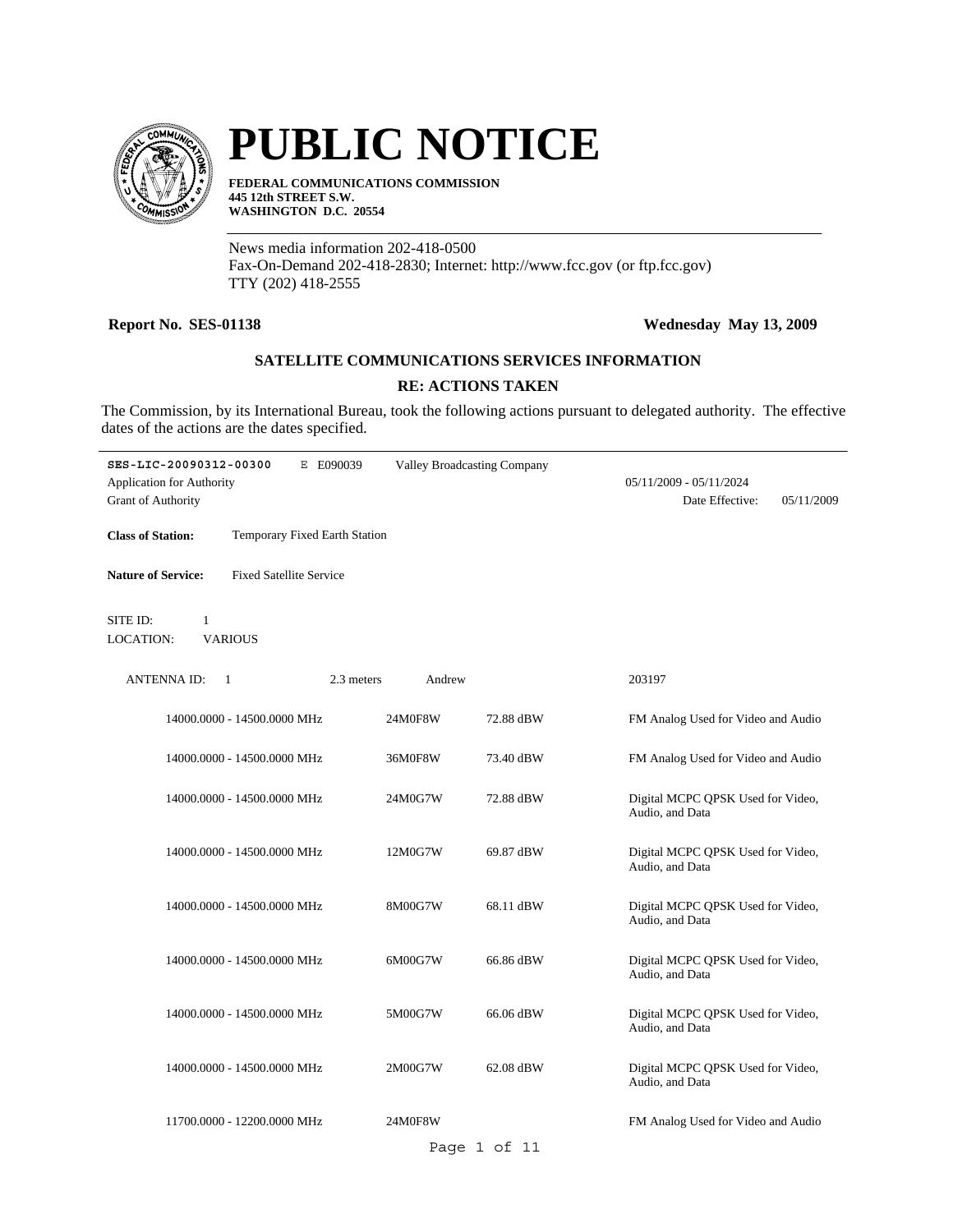|                                                                                  | 11700.0000 - 12200.0000 MHz      | 36M0F8W                  |                                    | FM Analog Used for Video and Audio                   |            |
|----------------------------------------------------------------------------------|----------------------------------|--------------------------|------------------------------------|------------------------------------------------------|------------|
|                                                                                  | 11700.0000 - 12200.0000 MHz      | 24M0G7W                  |                                    | Digital MCPC QPSK Used for Video,<br>Audio, and Data |            |
|                                                                                  | 11700.0000 - 12200.0000 MHz      | 12M0G7W                  |                                    | Digital MCPC QPSK Used for Video,<br>Audio, and Data |            |
|                                                                                  | 11700.0000 - 12200.0000 MHz      | 8M00G7W                  |                                    | Digital MCPC QPSK Used for Video,<br>Audio, and Data |            |
|                                                                                  | 11700.0000 - 12200.0000 MHz      | 6M00G7W                  |                                    | Digital MCPC QPSK Used for Video,<br>Audio, and Data |            |
|                                                                                  | 11700.0000 - 12200.0000 MHz      | 5M00G7W                  |                                    | Digital MCPC QPSK Used for Video,<br>Audio, and Data |            |
|                                                                                  | 11700.0000 - 12200.0000 MHz      | 2M00G7W                  |                                    | Digital MCPC QPSK Used for Video,<br>Audio, and Data |            |
| <b>Points of Communication:</b>                                                  |                                  |                          |                                    |                                                      |            |
| 1 - PERMITTED LIST - ()                                                          |                                  |                          |                                    |                                                      |            |
| SES-LIC-20090330-00381<br>Application for Authority<br><b>Grant of Authority</b> | E E090054                        | <b>GATR</b> Technologies |                                    | 05/12/2009 - 05/12/2024<br>Date Effective:           | 05/12/2009 |
| <b>Class of Station:</b>                                                         | Temporary Fixed Earth Station    |                          |                                    |                                                      |            |
| <b>Nature of Service:</b>                                                        | Domestic Fixed Satellite Service |                          |                                    |                                                      |            |
| SITE ID:<br>1<br><b>LOCATION:</b>                                                |                                  |                          |                                    |                                                      |            |
| <b>ANTENNA ID:</b>                                                               | $\blacksquare$<br>2.4 meters     |                          | <b>GATR</b> Technologies           | GATR-Com 2.4m-C                                      |            |
|                                                                                  | 3700.0000 - 4200.0000 MHz        | 30M0G7D                  |                                    | Data services                                        |            |
|                                                                                  | 5925.0000 - 6425.0000 MHz        | 128KG7D                  | 46.60 dBW                          | digital data                                         |            |
|                                                                                  | 5925.0000 - 6425.0000 MHz        | 30M0G7D                  | 62.50 dBW                          | broadband data services                              |            |
| <b>Points of Communication:</b>                                                  |                                  |                          |                                    |                                                      |            |
| 1 - ALSAT - (ALSAT)                                                              |                                  |                          |                                    |                                                      |            |
| SES-LIC-20090331-00391<br>Application for Authority<br>Grant of Authority        | E E872652                        |                          | Americom Government Services, Inc. | 05/12/2009 - 05/12/2024<br>Date Effective:           | 05/12/2009 |
| <b>Class of Station:</b>                                                         | <b>Fixed Earth Stations</b>      |                          |                                    |                                                      |            |
| <b>Nature of Service:</b>                                                        | <b>Fixed Satellite Service</b>   |                          |                                    |                                                      |            |
|                                                                                  |                                  |                          |                                    |                                                      |            |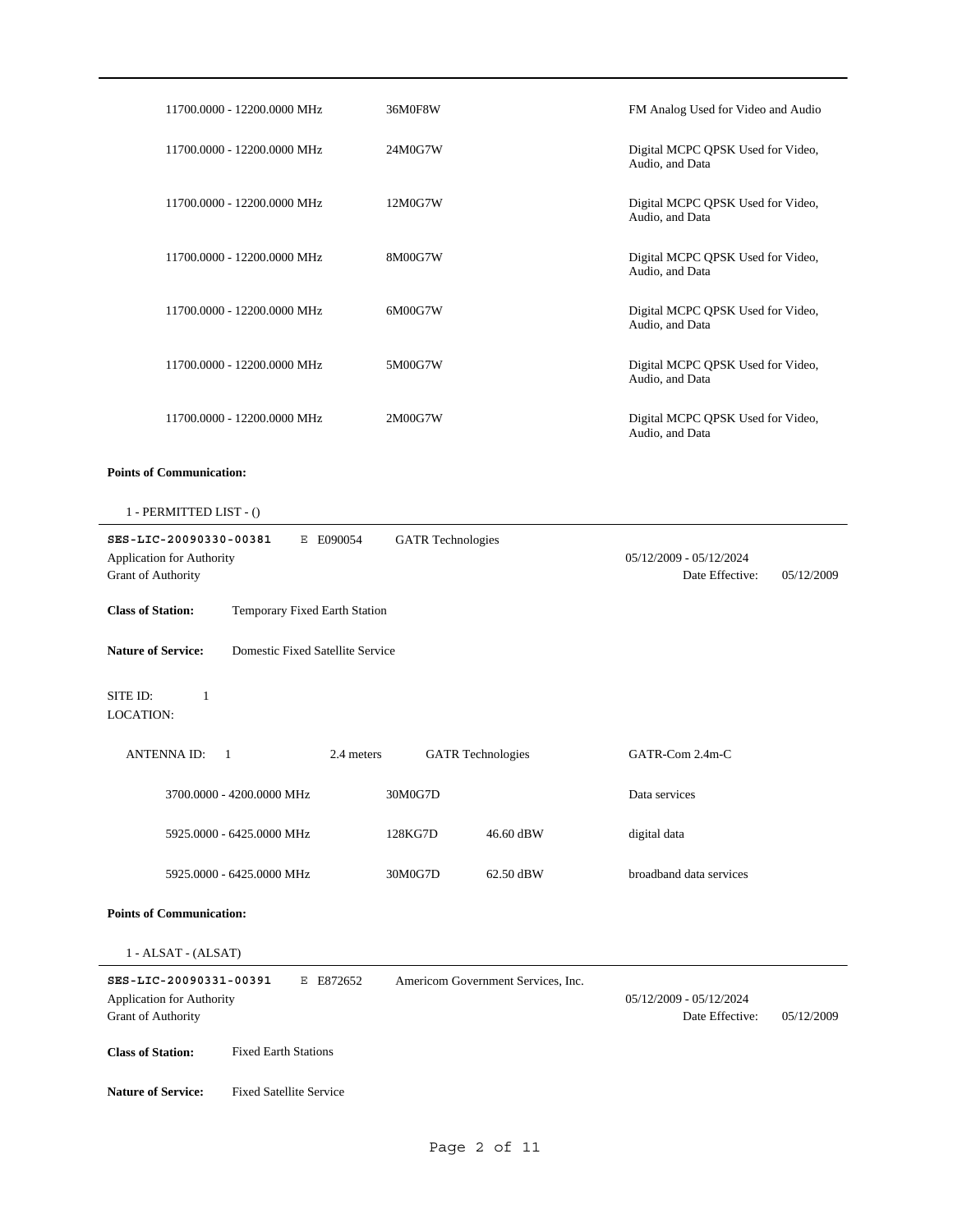| <b>LOCATION:</b>                                             | 1<br>42 ° 56 ' 44.30 " N LAT.                                   |           |                                                                | 317 Chestnut Hill Road New Boston Earth Station, Hillsborough, New Boston, NH<br>71 ° 37 ' 43.30 " W LONG. |                                                          |
|--------------------------------------------------------------|-----------------------------------------------------------------|-----------|----------------------------------------------------------------|------------------------------------------------------------------------------------------------------------|----------------------------------------------------------|
| <b>ANTENNAID:</b>                                            | -1                                                              | 11 meters | Vertex                                                         |                                                                                                            | <b>MKPC</b>                                              |
|                                                              | 3700.0000 - 4200.0000 MHz                                       |           | 36M0G7W                                                        |                                                                                                            | phase modulated digital                                  |
|                                                              | 5925.0000 - 6425.0000 MHz                                       |           | 36M0G7W                                                        | 74.50 dBW                                                                                                  | phase modulated digital                                  |
|                                                              | 3700.0000 - 4200.0000 MHz                                       |           | 36M0F7D                                                        |                                                                                                            | Frequency modulated TT&C                                 |
|                                                              | 5925.0000 - 6425.0000 MHz                                       |           | 36M0F7D                                                        | 80.00 dBW                                                                                                  | Frequency modulated TT&C                                 |
| <b>Points of Communication:</b>                              |                                                                 |           |                                                                |                                                                                                            |                                                          |
| 1 - ALSAT - (ALSAT)                                          |                                                                 |           |                                                                |                                                                                                            |                                                          |
| SES-MFS-20090108-00008<br>Modification<br>Grant of Authority |                                                                 | E KA269   | Intelsat North America LLC                                     |                                                                                                            | 03/31/2009 - 03/31/2024<br>Date Effective:<br>05/08/2009 |
| <b>Class of Station:</b>                                     | <b>Fixed Earth Stations</b>                                     |           |                                                                |                                                                                                            |                                                          |
| <b>Nature of Service:</b>                                    |                                                                 |           | Fixed Satellite Service, International Fixed Satellite Service |                                                                                                            |                                                          |
| SITE ID:<br><b>LOCATION:</b>                                 | 1<br>KAM HIGHWAY, OAHU, PAUMALU, HI<br>21 ° 40 ' 24.00 " N LAT. |           |                                                                | 158 ° 2 ' 16.00 " W LONG.                                                                                  |                                                          |
| <b>ANTENNA ID:</b>                                           |                                                                 |           |                                                                |                                                                                                            |                                                          |
|                                                              | C-CCA-T7                                                        | 9 meters  | <b>VERTEX</b>                                                  |                                                                                                            | 9KPC                                                     |
|                                                              | 5925.0000 - 6425.0000 MHz                                       |           | 600KF3D                                                        | 72.00 dBW                                                                                                  | Control coordination Signal                              |
|                                                              | 5925.0000 - 6425.0000 MHz                                       |           | 800KFXD                                                        | 72.00 dBW                                                                                                  | TTC&M                                                    |
|                                                              | 5925.0000 - 6425.0000 MHz                                       |           | 72M0G7W                                                        | 72.00 dBW                                                                                                  | Analog and Digitial Data, Voice and<br>Video             |
|                                                              | 5925.0000 - 6425.0000 MHz                                       |           | 100KG7W                                                        | 64.20 dBW                                                                                                  | Analog and Digitial Data, Voice and<br>Video             |
|                                                              | 5850.0000 - 5925.0000 MHz                                       |           | 600KF2D                                                        | 72.00 dBW                                                                                                  | Control coordination Signal                              |
|                                                              | 5850.0000 - 5925.0000 MHz                                       |           | 800KFXD                                                        | 72.00 dBW                                                                                                  | TTC&M                                                    |
|                                                              | 5850.0000 - 5925.0000 MHz                                       |           | 72M0G7W                                                        | 72.00 dBW                                                                                                  | Analog and Digitial Data, Voice and<br>Video             |
|                                                              | 5850.0000 - 5925.0000 MHz                                       |           | 100KG7W                                                        | 64.20 dBW                                                                                                  | Analog and Digitial Data, Voice and<br>Video             |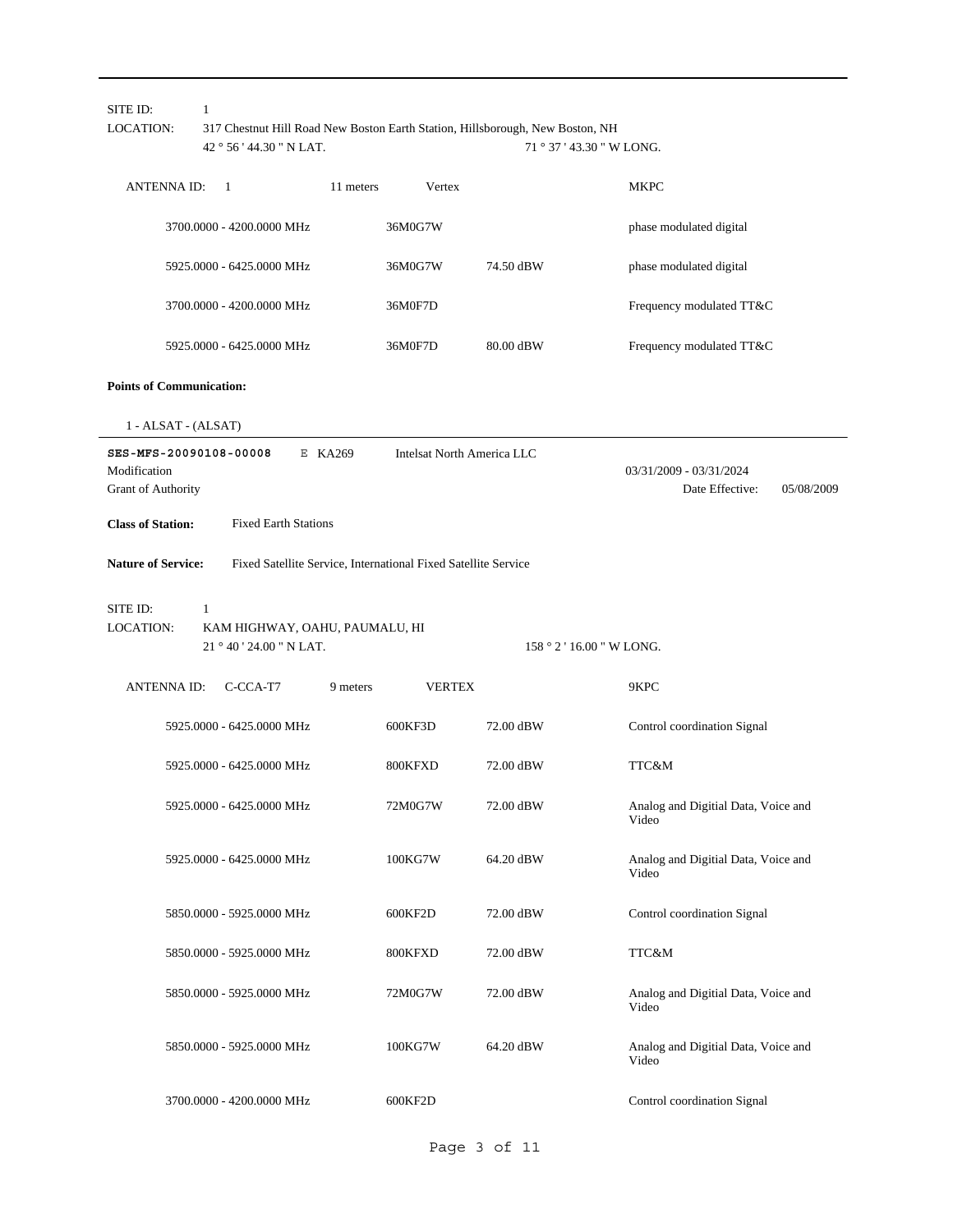| 3700.0000 - 4200.0000 MHz | 800KFXD |              | TTC&M                                        |
|---------------------------|---------|--------------|----------------------------------------------|
| 3700.0000 - 4200.0000 MHz | 72M0G7W |              | Analog and Digitial Data, Voice and<br>Video |
| 3700.0000 - 4200.0000 MHz | 100KG7W |              | Analog and Digitial Data, Voice and<br>Video |
| 3625.0000 - 3700.0000 MHz | 600KF2D |              | Control coordination Signal                  |
| 3625.0000 - 3700.0000 MHz | 800KFXD |              | TTC&M                                        |
| 3625.0000 - 3700.0000 MHz | 72M0G7W |              | Analog and Digitial Data, Voice and<br>Video |
| 3625.0000 - 3700.0000 MHz | 100KG7W |              | Analog and Digitial Data, Voice and<br>Video |
| 3625.0000 - 3700.0000 MHz | 800KFXD |              | TTC&M                                        |
| 3700,0000 - 4200,0000 MHz | 800KFXD |              | TTC&M                                        |
| 5850.0000 - 5925.0000 MHz | 800KFXD | 72.00 dBW    | TTC&M                                        |
| 5925.0000 - 6425.0000 MHz | 800KFXD | 72.00 dBW    | TTC&M                                        |
| 3625.0000 - 3700.0000 MHz | 600KF2D |              | Control coordination signal                  |
| 3700.0000 - 4200.0000 MHz | 600KF2D |              | Control coordination signal                  |
| 3625.0000 - 3700.0000 MHz | 100KG7W |              | Digital Data, Voice and Video                |
| 3625.0000 - 3700.0000 MHz | 72M0G7W |              | Digital Data, Voice and Video                |
| 3700.0000 - 4200.0000 MHz | 100KG7W |              | Digital Data, Voice and Video                |
| 3700.0000 - 4200.0000 MHz | 36M0G7W |              | Digital Data, Voice and Video                |
| 3700.0000 - 4200.0000 MHz | 72M0G7W |              | Digital Data, Voice and Video                |
| 5850.0000 - 5925.0000 MHz | 600KF2D | 72.00 dBW    | Control coordination signal                  |
| 5925.0000 - 6425.0000 MHz | 600KF3D | 72.00 dBW    | Control coordination signal                  |
| 5850.0000 - 5925.0000 MHz | 100KG7W | 64.20 dBW    | Digital Data, Voice and Video                |
| 5850.0000 - 5925.0000 MHz | 72M0G7W | 72.00 dBW    | Digital Data, Voice and Video                |
| 5850.0000 - 5925.0000 MHz | 72M0G7W | 72.00 dBW    | Digital Data, Voice and Video                |
| 5925.0000 - 6425.0000 MHz | 100KG7W | 64.20 dBW    | Digital Data, Voice and Video                |
| 5925.0000 - 6425.0000 MHz | 36M0G7W | 79.00 dBW    | Digital Data, Voice and Video                |
|                           |         | Page 4 of 11 |                                              |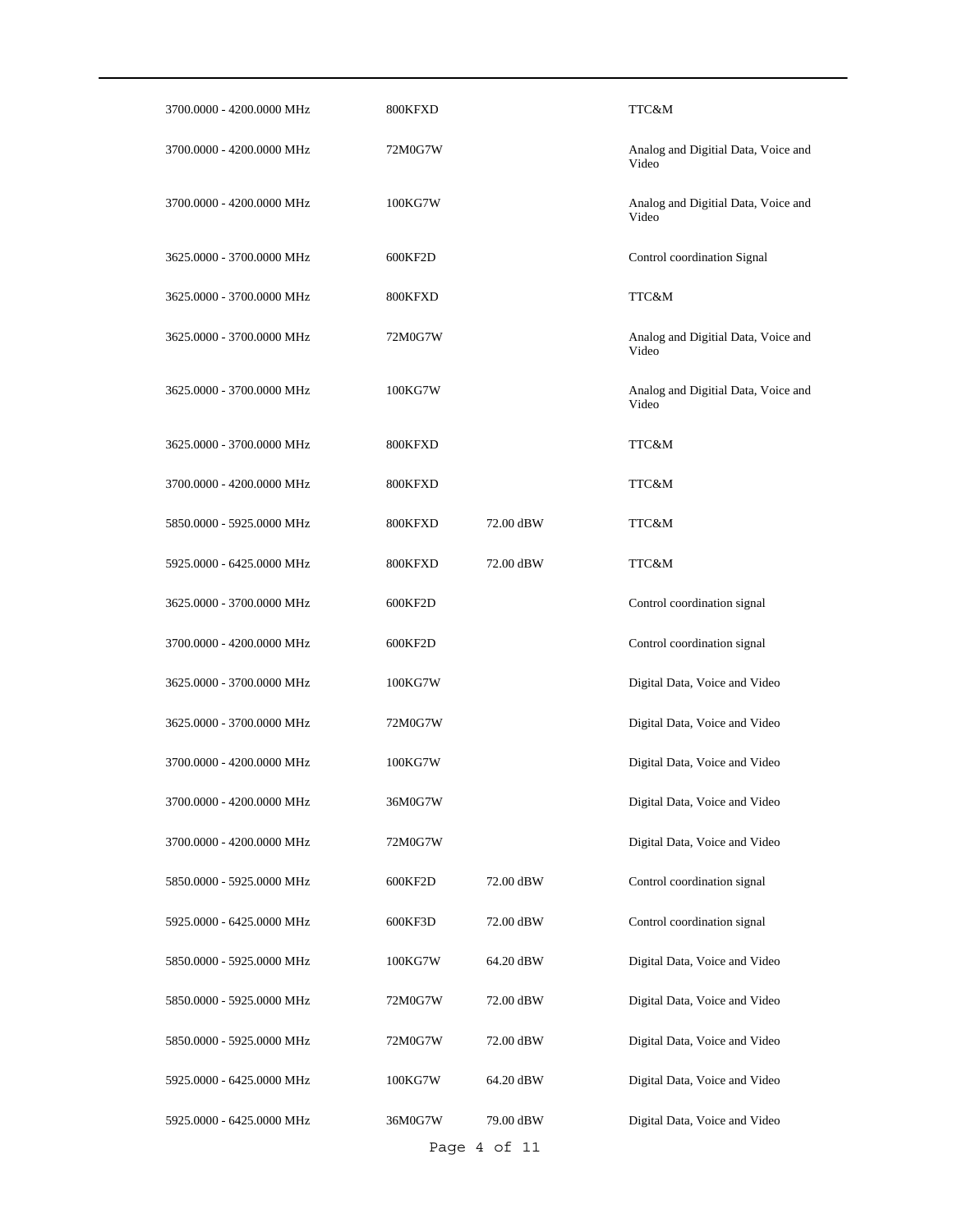| 5925.0000 - 6425.0000 MHz                                                | 72M0G7W                                                           | 72.00 dBW                | Digital Data, Voice and Video                            |            |
|--------------------------------------------------------------------------|-------------------------------------------------------------------|--------------------------|----------------------------------------------------------|------------|
| <b>Points of Communication:</b>                                          |                                                                   |                          |                                                          |            |
| 1 - INTELSAT POR - (174.0 E.L.)                                          |                                                                   |                          |                                                          |            |
| 1 - INTELSAT POR - (176.0 E.L.)                                          |                                                                   |                          |                                                          |            |
| 1 - INTELSAT POR - (180.0 E.L.)                                          |                                                                   |                          |                                                          |            |
| $1 - IS-5 - (169 E.L.)$                                                  |                                                                   |                          |                                                          |            |
| 1 - New Skies 513 - (183 E.L.)                                           |                                                                   |                          |                                                          |            |
| SES-REG-20090401-00394<br>Registration<br>Grant of Authority             | E E090059                                                         | Swayzee Telephone Co Inc | 04/01/2009 - 04/01/2024<br>Date Effective:               | 05/11/2009 |
| <b>Class of Station:</b><br><b>Fixed Earth Stations</b>                  |                                                                   |                          |                                                          |            |
| <b>Nature of Service:</b><br><b>Fixed Satellite Service</b>              |                                                                   |                          |                                                          |            |
| SITE ID:<br>$\mathbf{1}$<br>LOCATION:<br>40°30'23.10" N LAT.             | 103 WEST MARK STREET, Grant, Swayzee, IN                          |                          | 85 ° 49 ' 33.90 " W LONG.                                |            |
| ANTENNA ID: A1                                                           | 4.6 meters                                                        | Scientific-Atlanta       | 4.6M                                                     |            |
| 3700.0000 - 4200.0000 MHz                                                | 36M0F8W                                                           |                          | <b>ANALOG VIDEO WITH</b><br>ASSOCIATED AUDIO SUBCARRIERS |            |
| 3700.0000 - 4200.0000 MHz                                                | 36M0G7W                                                           |                          | DIGITAL VIDEO AND AUDIO                                  |            |
| <b>Points of Communication:</b>                                          |                                                                   |                          |                                                          |            |
| 1 - ALSAT - (ALSAT)                                                      |                                                                   |                          |                                                          |            |
| SES-RWL-20090508-00564 E E990289<br>Renewal<br><b>Grant of Authority</b> | <b>Associated Press</b>                                           |                          | 06/16/2009 - 06/16/2024<br>Date Effective:               | 05/11/2009 |
| <b>Class of Station:</b><br><b>Fixed Earth Stations</b>                  |                                                                   |                          |                                                          |            |
| <b>Nature of Service:</b>                                                | Domestic Fixed Satellite Service                                  |                          |                                                          |            |
| SITE ID:<br>$\mathbf{1}$<br><b>LOCATION:</b><br>34 ° 4 ' 10.00 " N LAT.  | 9639 TELSTAR AVE. (CHINESE FREE DAILY), LOS ANGELES, EL MONTE, CA |                          | 118 ° 3 ' 33.00 " W LONG.                                |            |
| ANTENNA ID:<br>$\overline{1}$                                            | 2.8 meters                                                        | <b>RADIATIONS</b>        | 280K                                                     |            |
| 3700.0000 - 4200.0000 MHz                                                | 200KF3A                                                           |                          | ANALOG                                                   |            |
| 3700.0000 - 4200.0000 MHz                                                | 180KF2D                                                           |                          | <b>DIGITAL</b>                                           |            |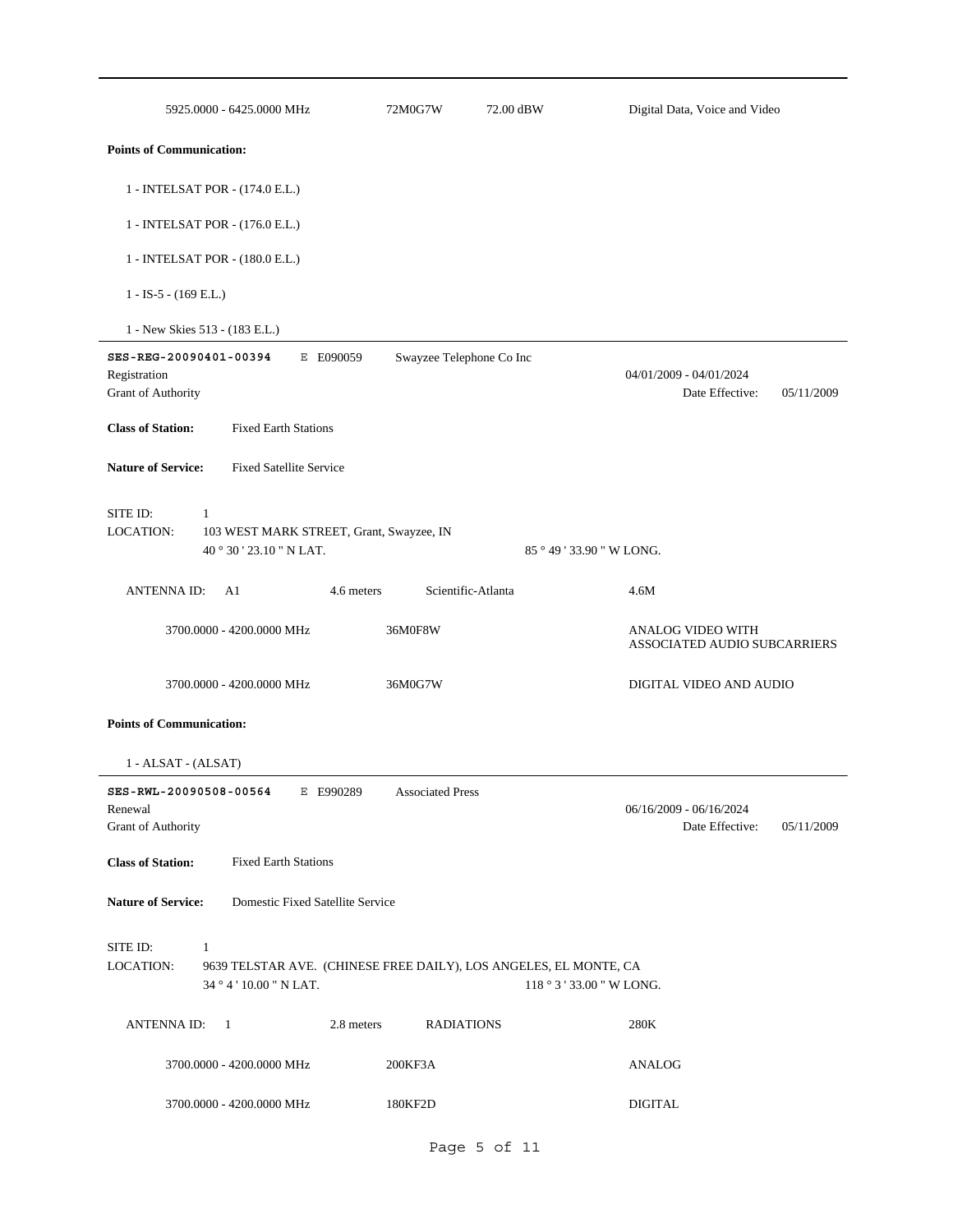| 3700.0000 - 4200.0000 MHz                                                                   | 2M50F1D                                                     | <b>DIGITAL</b>                                             |
|---------------------------------------------------------------------------------------------|-------------------------------------------------------------|------------------------------------------------------------|
| <b>Points of Communication:</b>                                                             |                                                             |                                                            |
| 1 - ALSAT - (ALSAT)                                                                         |                                                             |                                                            |
| SES-RWL-20090508-00565<br>E E990274<br>Renewal<br>Grant of Authority                        | <b>Associated Press</b>                                     | 06/16/2009 - 06/16/2024<br>Date Effective:<br>05/11/2009   |
| <b>Class of Station:</b><br><b>Fixed Earth Stations</b>                                     |                                                             |                                                            |
| <b>Nature of Service:</b><br>Domestic Fixed Satellite Service                               |                                                             |                                                            |
| SITE ID:<br>-1<br>LOCATION:<br>33 ° 54 ' 6.00 " N LAT.                                      | ONE BROADCAST CENTER, (KAUZ-TV), WICHITA, WICHITA FALLS, TX | 98 ° 32 ' 23.00 " W LONG.                                  |
| <b>ANTENNAID:</b><br>- 1                                                                    | 3.4 meters<br><b>PRODELIN</b>                               | 1344                                                       |
| 3700.0000 - 4200.0000 MHz                                                                   | 200KF3A                                                     | <b>ANALOG</b>                                              |
| 3700.0000 - 4200.0000 MHz                                                                   | 180KF2D                                                     | <b>DIGITAL</b>                                             |
| 3700.0000 - 4200.0000 MHz                                                                   | 2M50F1D                                                     | <b>DIGITAL</b>                                             |
| 1 - ALSAT - (ALSAT)<br>SES-RWL-20090508-00566<br>E E990273<br>Renewal<br>Grant of Authority | <b>Associated Press</b>                                     | $06/16/2009 - 06/16/2024$<br>Date Effective:<br>05/11/2009 |
| <b>Class of Station:</b><br><b>Fixed Earth Stations</b>                                     |                                                             |                                                            |
| <b>Nature of Service:</b><br>Domestic Fixed Satellite Service                               |                                                             |                                                            |
| SITE ID:<br>$\mathbf{1}$<br><b>LOCATION:</b><br>32 ° 18 ' 9.70 " N LAT.                     | 4300 RICHMOND ROAD (KETK-TV), SMITH, TYLER, TX              | 95 ° 18 ' 26.80 " W LONG.                                  |
| ANTENNA ID: 1                                                                               | 3.4 meters<br>PRODELIN                                      | 1344                                                       |
| 3700.0000 - 4200.0000 MHz                                                                   | 200KF3A                                                     | ANALOG                                                     |
| 3700.0000 - 4200.0000 MHz                                                                   | 180KF2D                                                     | <b>DIGITAL</b>                                             |
| 3700.0000 - 4200.0000 MHz                                                                   | 2M50F1D                                                     | <b>DIGITAL</b>                                             |
| <b>Points of Communication:</b>                                                             |                                                             |                                                            |
| 1 - ALSAT - (ALSAT)                                                                         |                                                             |                                                            |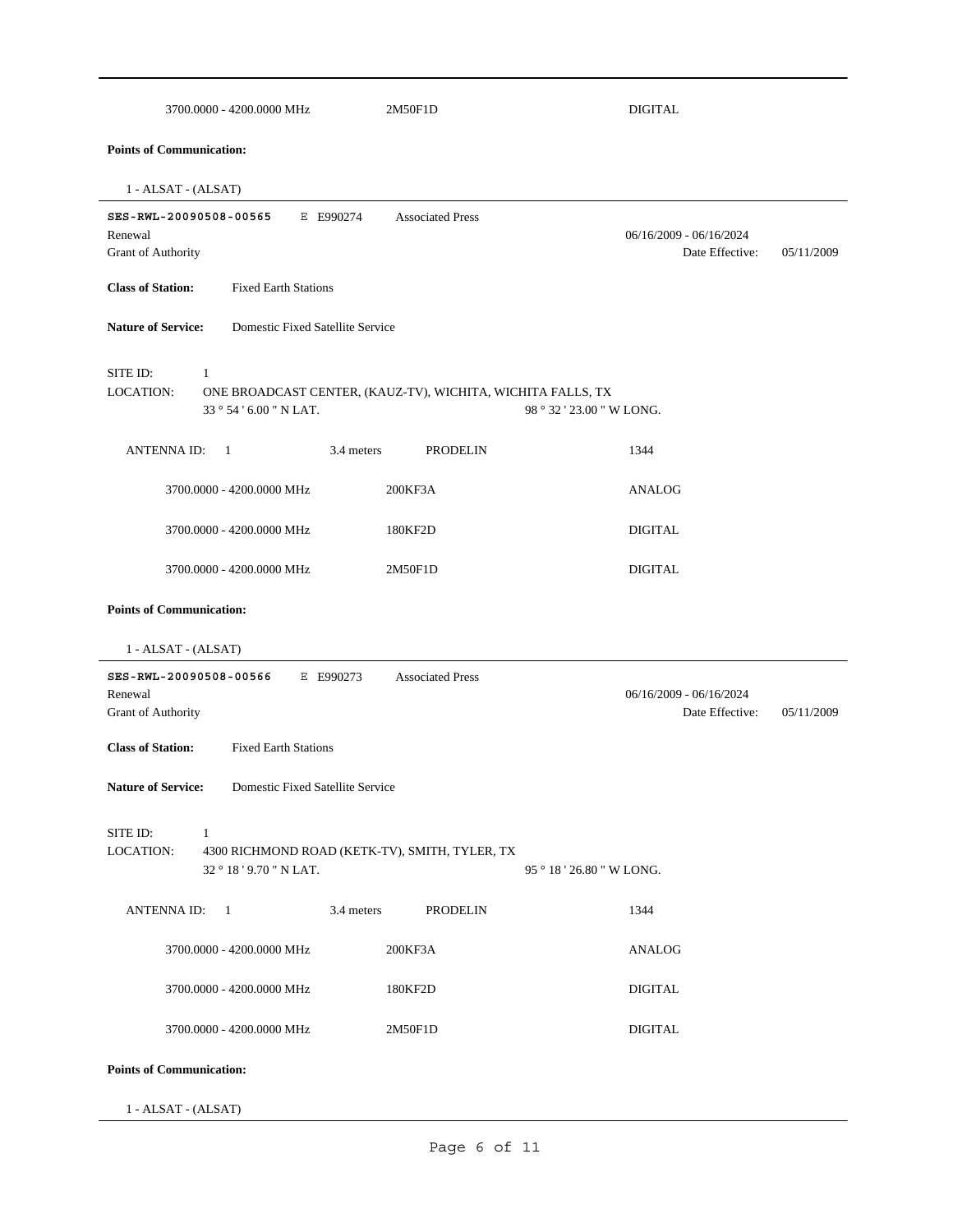| SES-RWL-20090508-00567<br>E E990271                                                        | <b>Associated Press</b>        |                                            |            |
|--------------------------------------------------------------------------------------------|--------------------------------|--------------------------------------------|------------|
| Renewal<br>Grant of Authority                                                              |                                | 06/16/2009 - 06/16/2024<br>Date Effective: | 05/11/2009 |
|                                                                                            |                                |                                            |            |
| <b>Class of Station:</b><br><b>Fixed Earth Stations</b>                                    |                                |                                            |            |
| <b>Nature of Service:</b><br>Domestic Fixed Satellite Service                              |                                |                                            |            |
| SITE ID:<br>1                                                                              |                                |                                            |            |
| LOCATION:<br>119 RIVERBEND DRIVE, SEVIER, SEVIERVILLE, TN<br>$35°52'0.00"$ N LAT.          | $83^{\circ}29'57.00''$ W LONG. |                                            |            |
| ANTENNA ID:<br>2.8 meters<br>$\overline{1}$                                                | <b>RADIATIONS</b>              | 280K                                       |            |
| 3700.0000 - 4200.0000 MHz                                                                  | 200KF3A                        | <b>ANALOG</b>                              |            |
| 3700.0000 - 4200.0000 MHz                                                                  | 180KF2D                        | <b>DIGITAL</b>                             |            |
| 3700.0000 - 4200.0000 MHz                                                                  | 2M50F1D                        | <b>DIGITAL</b>                             |            |
| <b>Points of Communication:</b>                                                            |                                |                                            |            |
| 1 - ALSAT - (ALSAT)                                                                        |                                |                                            |            |
| SES-RWL-20090508-00568<br>E E990269                                                        | <b>Associated Press</b>        |                                            |            |
| Renewal<br>Grant of Authority                                                              |                                | 06/16/2009 - 06/16/2024<br>Date Effective: | 05/11/2009 |
| <b>Class of Station:</b><br><b>Fixed Earth Stations</b>                                    |                                |                                            |            |
| <b>Nature of Service:</b><br>Domestic Fixed Satellite Service                              |                                |                                            |            |
| SITE ID:<br>$\mathbf{1}$                                                                   |                                |                                            |            |
| LOCATION:<br>69 ALTAMONTE HEIGHTS, JEFFERSON, STEUBENVILLE, OH<br>40 ° 20 ' 19.00 " N LAT. | $80^{\circ}37'8.00''$ W LONG.  |                                            |            |
| $3.4$ meters<br><b>ANTENNA ID:</b><br>$\blacksquare$                                       | PRODELIN                       | 1344                                       |            |
| 3700.0000 - 4200.0000 MHz                                                                  | 200KF3A                        | <b>ANALOG</b>                              |            |
| 3700.0000 - 4200.0000 MHz                                                                  | 180KF2D                        | <b>DIGITAL</b>                             |            |
| 3700.0000 - 4200.0000 MHz                                                                  | 2M50F1D                        | <b>DIGITAL</b>                             |            |
| <b>Points of Communication:</b>                                                            |                                |                                            |            |
| 1 - ALSAT - (ALSAT)                                                                        |                                |                                            |            |
| SES-RWL-20090508-00569<br>E E990268<br>Renewal<br>Grant of Authority                       | <b>Associated Press</b>        | 06/16/2009 - 06/16/2024<br>Date Effective: | 05/11/2009 |
|                                                                                            |                                |                                            |            |
| <b>Class of Station:</b><br><b>Fixed Earth Stations</b>                                    |                                |                                            |            |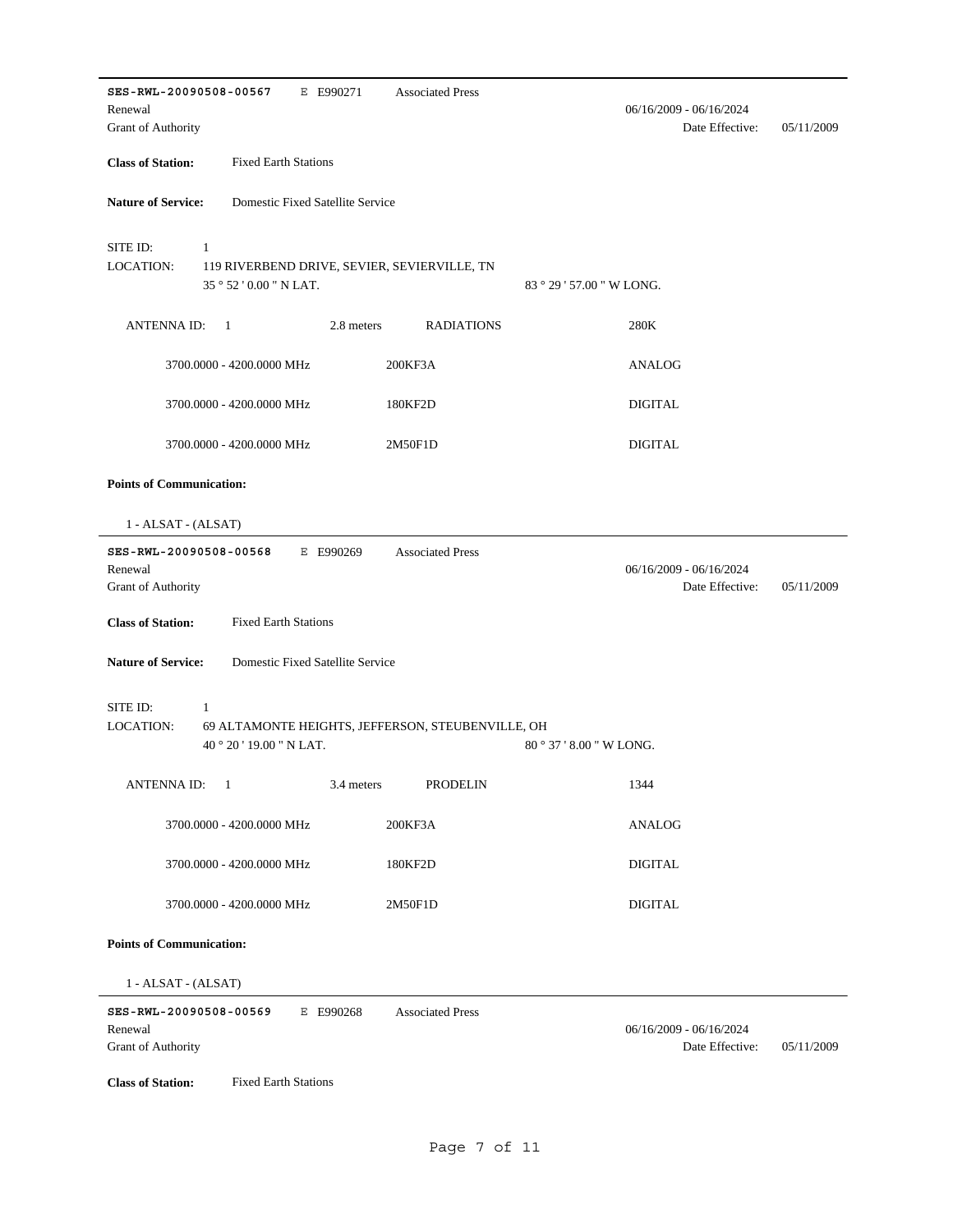| Domestic Fixed Satellite Service<br><b>Nature of Service:</b>            |                                                                |                                                            |
|--------------------------------------------------------------------------|----------------------------------------------------------------|------------------------------------------------------------|
| SITE ID:<br>$\mathbf{1}$<br><b>LOCATION:</b><br>34 ° 11 ' 29.20 " N LAT. | 322 SHIPYARD BOULEVARD, (WECT-TV), NEW HANOVER, WILMINGTON, NC | 77 ° 56 ' 28.00 " W LONG.                                  |
| ANTENNA ID: 1                                                            | <b>PRODELIN</b><br>3.4 meters                                  | 1344                                                       |
| 3700.0000 - 4200.0000 MHz                                                | 200KF3A                                                        | ANALOG                                                     |
| 3700.0000 - 4200.0000 MHz                                                | 180KF2D                                                        | DIGITAL                                                    |
| 3700.0000 - 4200.0000 MHz                                                | 2M50F1D                                                        | <b>DIGITAL</b>                                             |
| <b>Points of Communication:</b>                                          |                                                                |                                                            |
| 1 - ALSAT - (ALSAT)                                                      |                                                                |                                                            |
| SES-RWL-20090508-00570<br>Renewal<br>Grant of Authority                  | E E990267<br><b>Associated Press</b>                           | $06/16/2009 - 06/16/2024$<br>Date Effective:<br>05/11/2009 |
| <b>Class of Station:</b><br><b>Fixed Earth Stations</b>                  |                                                                |                                                            |
| <b>Nature of Service:</b><br>Domestic Fixed Satellite Service            |                                                                |                                                            |
| SITE ID:<br>1<br><b>LOCATION:</b><br>35 ° 19 ' 59.00 " N LAT.            | 601 OAK STREET, (DAILY COURIER), RUTHERFORD, FOREST CITY, NC   | 81 ° 53 ' 5.00 " W LONG.                                   |
| <b>ANTENNA ID:</b><br>$\overline{1}$                                     | 2.8 meters<br><b>RADIATIONS</b>                                | 280K                                                       |
| 3700.0000 - 4200.0000 MHz                                                | 200KF3A                                                        | ANALOG                                                     |
| 3700.0000 - 4200.0000 MHz                                                | 180KF2D                                                        | <b>DIGITAL</b>                                             |
| 3700.0000 - 4200.0000 MHz                                                | 2M50F1D                                                        | <b>DIGITAL</b>                                             |
| <b>Points of Communication:</b>                                          |                                                                |                                                            |
| 1 - ALSAT - (ALSAT)                                                      |                                                                |                                                            |
| SES-RWL-20090508-00571<br>Renewal<br>Grant of Authority                  | E E990260<br><b>Associated Press</b>                           | 06/16/2009 - 06/16/2024<br>Date Effective:<br>05/11/2009   |
| <b>Class of Station:</b><br><b>Fixed Earth Stations</b>                  |                                                                |                                                            |
| <b>Nature of Service:</b><br>Domestic Fixed Satellite Service            |                                                                |                                                            |
| SITE ID:<br>1<br><b>LOCATION:</b><br>41 ° 52 ' 54.00 " N LAT.            | 10 SOUTH WACKER DRIVE, (AP), DU PAGE, CHICAGO, IL              | 87 ° 38 ' 12.00 " W LONG.                                  |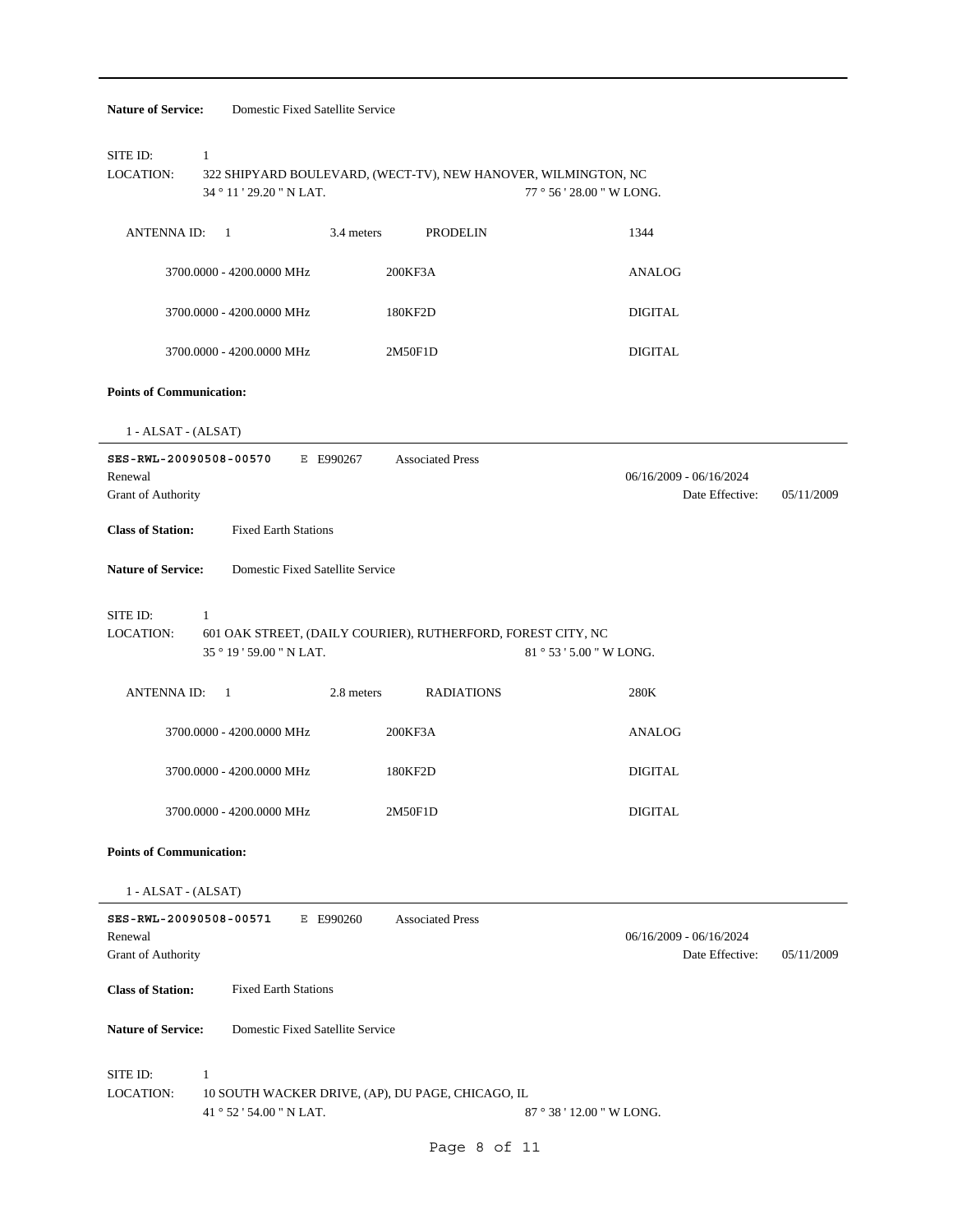| ANTENNA ID:<br>2.8 meters<br>$\overline{1}$                                                                                   | <b>RADIATIONS</b>                                                                                 | 280K                                                     |
|-------------------------------------------------------------------------------------------------------------------------------|---------------------------------------------------------------------------------------------------|----------------------------------------------------------|
| 3700.0000 - 4200.0000 MHz                                                                                                     | 200KF3A                                                                                           | <b>ANALOG</b>                                            |
| 3700.0000 - 4200.0000 MHz                                                                                                     | 180KF2D                                                                                           | <b>DIGITAL</b>                                           |
| 3700.0000 - 4200.0000 MHz                                                                                                     | 2M50F1D                                                                                           | <b>DIGITAL</b>                                           |
| <b>Points of Communication:</b>                                                                                               |                                                                                                   |                                                          |
| 1 - ALSAT - (ALSAT)                                                                                                           |                                                                                                   |                                                          |
| SES-RWL-20090508-00572<br>E E990259<br>Renewal<br>Grant of Authority                                                          | <b>Associated Press</b>                                                                           | 06/16/2009 - 06/16/2024<br>Date Effective:<br>05/11/2009 |
| <b>Class of Station:</b><br><b>Fixed Earth Stations</b>                                                                       |                                                                                                   |                                                          |
| <b>Nature of Service:</b><br>Domestic Fixed Satellite Service                                                                 |                                                                                                   |                                                          |
| SITE ID:<br>$\mathbf{1}$<br>LOCATION:<br>34 ° 3 ' 5.00 " N LAT.                                                               | 210 S. SPRING ST. (METROPOLITAN NEWS), LOS ANGELES, LOS ANGELES, CA<br>118 ° 14 ' 44.00 " W LONG. |                                                          |
| ANTENNA ID:<br>3 meters<br>$\overline{1}$                                                                                     | <b>HARRIS</b>                                                                                     | DELTA GAIN 5115                                          |
| 3700.0000 - 4200.0000 MHz                                                                                                     | 200KF3A                                                                                           | <b>ANALOG</b>                                            |
| 3700.0000 - 4200.0000 MHz                                                                                                     | 180KF2D                                                                                           | <b>DIGITAL</b>                                           |
| 3700.0000 - 4200.0000 MHz                                                                                                     | 2M50F1D                                                                                           | <b>DIGITAL</b>                                           |
| <b>Points of Communication:</b>                                                                                               |                                                                                                   |                                                          |
| 1 - ALSAT - (ALSAT)                                                                                                           |                                                                                                   |                                                          |
| SES-STA-20090331-00392<br>E E090057                                                                                           | HARRIS CORPORATION                                                                                |                                                          |
| Special Temporary Authority<br>Grant of Authority                                                                             |                                                                                                   | Date Effective:<br>05/06/2009                            |
| <b>Class of Station:</b>                                                                                                      |                                                                                                   |                                                          |
| Special temporary authority is GRANTED with conditions for a period of 60 days beginning May 6, 2009 and ending July 4, 2009. |                                                                                                   |                                                          |
| <b>Points of Communication:</b>                                                                                               |                                                                                                   |                                                          |
| SES-STA-20090421-00516<br>E E020205<br>Special Temporary Authority<br>Grant of Authority                                      | HNS License Sub, LLC                                                                              | Date Effective:<br>05/12/2009                            |
| <b>Class of Station:</b>                                                                                                      |                                                                                                   |                                                          |
| Special temporary authority is GRANTED for a period of 60 days beginning May 1, 2009 and ending June 30, 2009.                |                                                                                                   |                                                          |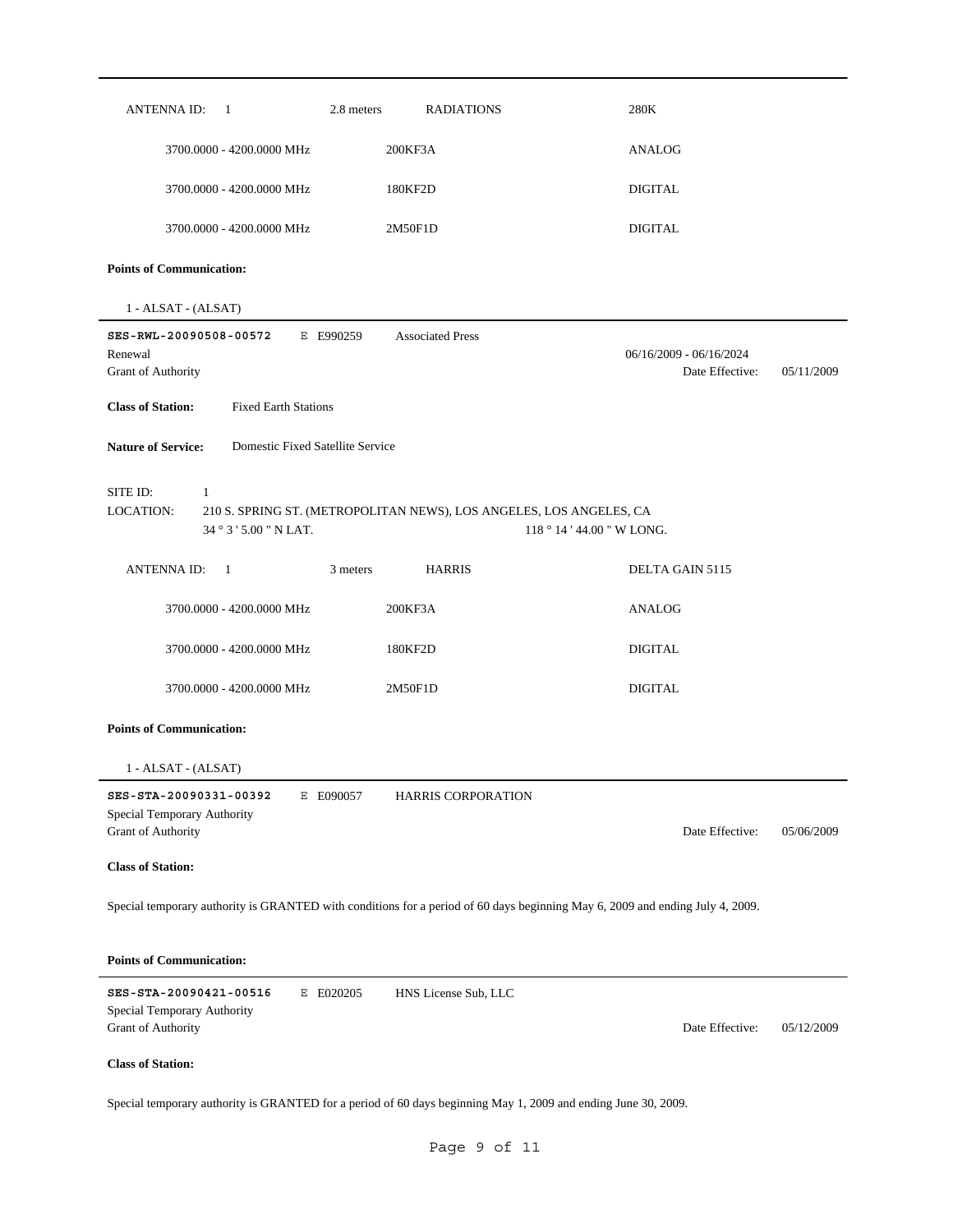| <b>Points of Communication:</b>                                                                                              |           |                                                                                                                                              |            |
|------------------------------------------------------------------------------------------------------------------------------|-----------|----------------------------------------------------------------------------------------------------------------------------------------------|------------|
| SES-STA-20090428-00526<br>Special Temporary Authority<br>Grant of Authority                                                  | E E050276 | Vizada, Inc.<br>Date Effective:                                                                                                              | 05/12/2009 |
| <b>Class of Station:</b>                                                                                                     |           |                                                                                                                                              |            |
|                                                                                                                              |           | Extension of special temporary authority is GRANTED with conditions for an additional 60 days beginning May 7, 2009 and ending July 5, 2009. |            |
| <b>Points of Communication:</b>                                                                                              |           |                                                                                                                                              |            |
| SES-STA-20090428-00527<br>Special Temporary Authority<br>Grant of Authority                                                  | $E$ WB36  | Vizada, Inc.<br>Date Effective:                                                                                                              | 05/12/2009 |
| <b>Class of Station:</b>                                                                                                     |           |                                                                                                                                              |            |
|                                                                                                                              |           | Extension of special temporary authority is GRANTED with conditions for an additional 60 days beginning May 7, 2009 and ending July 5, 2009. |            |
| <b>Points of Communication:</b>                                                                                              |           |                                                                                                                                              |            |
| SES-STA-20090428-00528<br>Special Temporary Authority<br>Grant of Authority                                                  | E E000284 | Vizada, Inc.<br>Date Effective:                                                                                                              | 05/12/2009 |
| <b>Class of Station:</b>                                                                                                     |           |                                                                                                                                              |            |
|                                                                                                                              |           | Extension of special temporary authority is GRANTED with conditions for an additional 60 days beginning May 7, 2009 and ending July 5, 2009. |            |
| <b>Points of Communication:</b>                                                                                              |           |                                                                                                                                              |            |
| SES-STA-20090428-00529<br>Special Temporary Authority<br><b>Grant of Authority</b>                                           | $E$ KB34  | Vizada, Inc.<br>Date Effective:                                                                                                              | 05/12/2009 |
| <b>Class of Station:</b>                                                                                                     |           |                                                                                                                                              |            |
|                                                                                                                              |           | Extension of special temporary authority is GRANTED for an additional 60 days beginning May 13, 2009 and ending July 10, 2009.               |            |
| <b>Points of Communication:</b>                                                                                              |           |                                                                                                                                              |            |
| SES-STA-20090429-00534<br>Special Temporary Authority<br>Grant of Authority                                                  | E E980250 | Telesat Network Services, Inc.<br>Date Effective:                                                                                            | 05/08/2009 |
| <b>Class of Station:</b>                                                                                                     |           |                                                                                                                                              |            |
| Special temporary authority is GRANTED with condition for a period of 60 days beginning May 8, 2009 and ending July 6, 2009. |           |                                                                                                                                              |            |

#### **Points of Communication:**